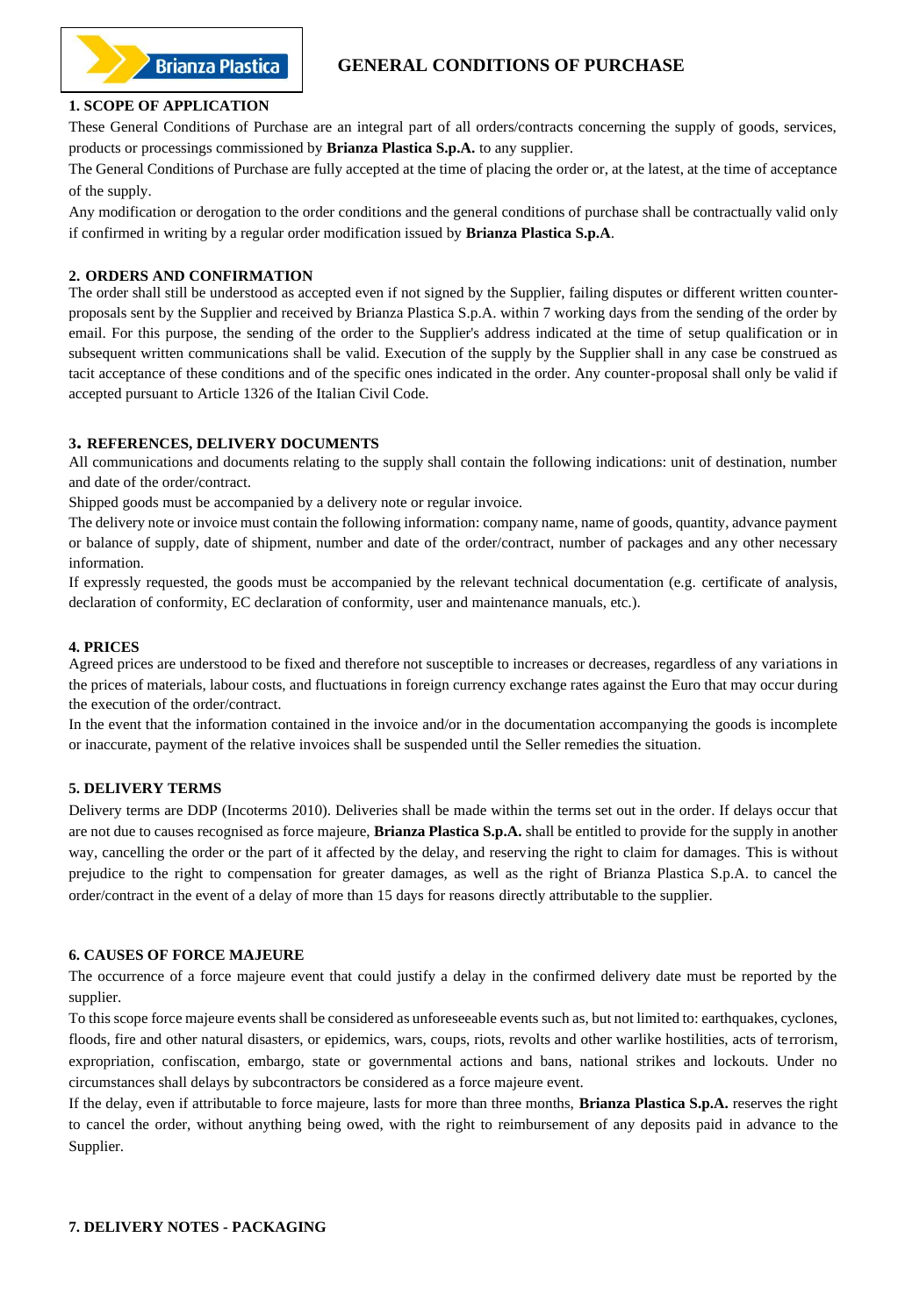# **Brianza Plastica**

# **GENERAL CONDITIONS OF PURCHASE**

All goods must always be accompanied by the Transport Document as required by current legislation, this document will be considered essential for the completion of the order/contract. Each transport document shall refer to the goods of a single order and shall contain all the references required by article 2. In addition to the data required by law, the Delivery Notes must always indicate the P.O. numbers and/or other data required by the internal quality procedures of Brianza Plastica S.p.A. The document must indicate whether it is an initial delivery or a delivery of the balance, and in the case of a return after processing and the like, it must report the details of the original document issued by **Brianza Plastica S.p.A.**

The packaging must be appropriate to the material supplied and to the expected means of transport; therefore, the supplier shall be liable for all damage caused by packaging defects.

## **8. SAFETY REGULATIONS**

The ordered material must be supplied complete with all the technical documentation for installation, assembly, use, operation and maintenance, including safety certifications validations, toxicological datasheets and/or waste classification required by current legislation or by the order/contract. This documentation shall be an integral part of the supply.

The packaging of toxic and/or hazardous goods must be marked as required by the applicable laws, indicating the kind of danger and/or toxicity of the contents. These markings must be affixed in a clear and indelible manner. The Supplier shall comply with the current safety regulations for the transport of such goods, and shall take all necessary measures to ensure proper handling and storage of the goods.

If the documentation sent is incomplete and/or does not comply with the order/contract or with the applicable regulations in force, including technical regulations, payment of the invoices, even for subsequent supplies, may be suspended until the complete, correct and appropriate documentation is received.

#### **9. ACCEPTANCE AND TESTING**

The Supplier declares that the delivered materials are free from flaws or defects, including hidden, design or manufacturing defects and that they conform to what is specified in the order. For all orders, Brianza Plastica S.p.A. has the right to verify this declaration with any means and test. Supply of orders that specifically ask for technical documentation travelling with the incoming supply or a test, shall be subject to such tests for acceptance.

Brianza Plastica S.p.A. has the right to carry out inspections on the Supplier's quality system and/or to request copies of the relative manuals and certifications, if expressly requested by the final customer.

The tests must be carried out by the Supplier, at its own expense, in compliance with the order/contract and in accordance with the legal provisions. In the event of joint tests, the plan shall be sent at last 7 days in advance.

The Supplier shall be responsible for all approval/testing procedures or authorisations required by law. The original and complete test certifications must be issued to Brianza Plastica S.p.A.

#### **10. INVOICES AND PAYMENT**

Invoices shall be headed and addressed as indicated in the order. Each invoice must refer to a single order, contain all the indications set at point 3, refer to the delivery documents and specify the materials indicated in the same sequence. The payment method and terms shall be those indicated in the order; deductions or interest charges not previously agreed upon shall not be accepted, even if provided for in the Supplier's terms of sale.

#### **11. CREDIT ASSIGNMENTS**

The Supplier is expressly forbidden to transfer or assign to third parties, in whole or in part, the orders/contracts or the relative rights/obligations without written authorisation of Brianza Plastica S.p.A.

It is expressly forbidden to transfer credit, in any form, special collection mandates or other forms of delegation of payment unless expressly authorised by Brianza Plastica S.p.A.

In the event of any violations, Brianza Plastica S.p.A. shall have the right to suspend payments pursuant to article 1460 of the Italian Civil Code.

This clause is presumed to be known to the assignee at the time of the transfer and can therefore be opposed by said assignee pursuant to article 1260/2 of the Italian Civil Code.

#### **12. CONFIDENTIAL INFORMATION**

The Supplier unconditionally undertakes to keep confidential and secret any kind of oral or written technical or commercial information provided, either directly or indirectly, by Brianza Plastica SpA in relation to the order. The Supplier shall not divulge to third parties or use for different purposes the confidential information and the business or trade secrets, nor copy or reproduce any documentation, unless explicitly authorised by Brianza Plastica S.p.A.

The obligation of confidentiality is binding for the Supplier and its assignees and successors and shall be valid for an indefinite period of time whatever changes occur in the company name or in the ownership structure.